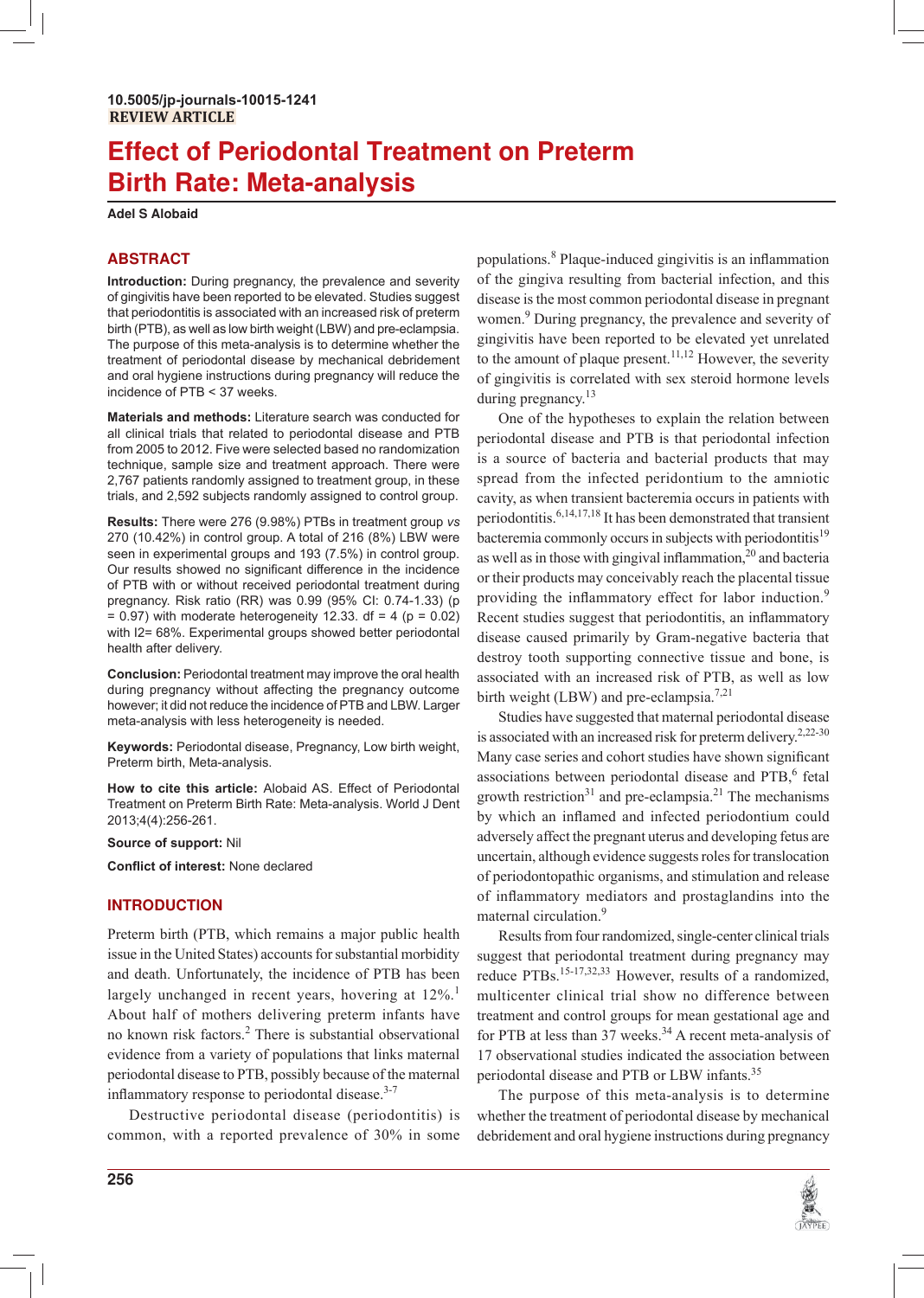will reduce the incidence of PTB < 37 weeks. This is a metaanalysis of the largest, based on sample size; up to date five randomized controlled clinical trials.

# **MATERIALS AND METHODS**

#### **Identification of Randomized Trials**

One independent investigator (AA) searched the clinical trials website, Medline, Google scholars, and PubMed with English language, clinical trials and 2005 up restrictions. We used the following researching algorithms (periodontal therapy, treatment, diseases, periodontitis or gingivitis) and (PTB, preterm labor, LBW or PTB < 37 weeks).

## **Eligibility Criteria**

At the very beginning of the searching method we decided to select the best five randomized control trials based on the sample size effect and the strength of the study methodology. We selected all studies that compare periodontal therapy including mechanical removal of plaque and calculus (scaling and root planning) *vs* no treatment placebo or prophylaxis and OHI. The study also included if it included pregnant women with periodontal problem.<sup>10</sup> All single armed, nonrandomized, pure observational studies were excluded. Also, all studies accepting subjects with antibiotic use were excluded.

The electronic search found 353 articles talk about periodontal disease and PTB, 343 at Medline and 10 at clinical trials. After limiting the research to randomized clinical trials we found 46 articles of all kinds. In addition, after more specific research selection we end up with 12 articles. All 12 clinical trials that we found from these searching methods were retrieved from NYU College of Dentistry Library at VA Hospital and examined for eligibility criteria. After going through all these articles we considered two were ineligible and 10 were recorded as eligible trials. We selected the most up to date articles with the largest sample size and best methodology. We finally end up with five items to be in our meta-analysis.

#### **Data Extraction**

Data were extracted by (AA) from all five eligible trials. Multiple factors were taken in consideration like author's name, journal's name, publication year, gestational age at enrollment, and number of subjects in the trial and in each arm. Furthermore, baseline characteristic that can affect the PTB were taken in consideration like mean age of the subjects, smoking history, history of PTB (Table 1). Periodontal status was checked at baseline by determining the probing depth and bleeding with probing (Table 2). Birth related events were recorded at baseline for each subject in both arms of all studies: stillbirth, spontaneous abortion, number of PTB (<37 weeks), LBW infants (<2,500 gm) in (Table 3).

#### **STATISTICAL ANALYSIS**

The risk ratio (RR) was calculated for each study to estimate the relative risk of abortion/stillbirth, PTB, and LBW infants

| <b>Table 1: Baseline characteristics</b> |                                            |           |                                   |                              |               |                        |                    |                                               |                          |                      |
|------------------------------------------|--------------------------------------------|-----------|-----------------------------------|------------------------------|---------------|------------------------|--------------------|-----------------------------------------------|--------------------------|----------------------|
| ID                                       | <b>Study</b>                               | Tx        | <b>Total</b><br>patient<br>number | Patient<br>followed<br>$\mu$ | Live<br>birth | Gestation<br>age (wks) | Age<br>mean<br>(Y) | <b>Previous</b><br>PTB/<br><b>LBW</b><br>(% ) | <12<br>Education<br>(% ) | <b>Smoke</b><br>(% ) |
| $\mathbf{1}$                             | Lopez et al <sup>38</sup><br>2005          | Yes       | 580                               | 570                          | 563           | < 22                   | 25.54              | 3.44                                          | 77.76                    | 14.47                |
|                                          |                                            | <b>No</b> | 290                               | 286                          | 282           |                        | 24.98              | 7.47                                          | 80.78                    | 17.44                |
| 2                                        | Michalowicz<br>et al <sup>34</sup><br>2006 | Yes       | 413                               | 407                          | 402           | < 21                   | 26.1               | 12.5                                          | 76.3                     | 13                   |
|                                          |                                            | <b>No</b> | 410                               | 405                          | 391           |                        | 25.9               | 16.5                                          | 77.6                     | 13                   |
| 3                                        | Offenbacher<br>$et al^{36}$<br>2009        | Yes       | 903                               | 880                          | 871           | < 23                   | 25.4               | 10.6                                          | 75.4                     | <b>NA</b>            |
|                                          |                                            | <b>No</b> | 903                               | 881                          | 874           |                        | 25.3               | 9.0                                           | 76.5                     | <b>NA</b>            |
| $\overline{4}$                           | Newnham<br>et al <sup>37</sup><br>2009     | Yes       | 546                               | 538                          | 538           | $20$                   | 30.5               | 13.2                                          | 48.2                     | 17.7                 |
|                                          |                                            | <b>No</b> | 541                               | 540                          | 535           |                        | 30.5               | 11.1                                          | 53.7                     | 17.7                 |
| 5                                        | <b>Macones</b><br>et al <sup>8</sup>       | Yes       | 376                               | 359                          | 351           | $20$                   | 24.1               | 11.7                                          | 71.5                     | <b>NA</b>            |
|                                          | 2010                                       | <b>No</b> | 380                               | 361                          | 352           |                        | 24.4               | 12.9                                          | 64.7                     | <b>NA</b>            |

Tx: Treatment; PTB: Preterm birth; LBW: Low birth weight; Smoke: Smoking status

*World Journal of Dentistry, October-December 2013;4(4):256-261* **257**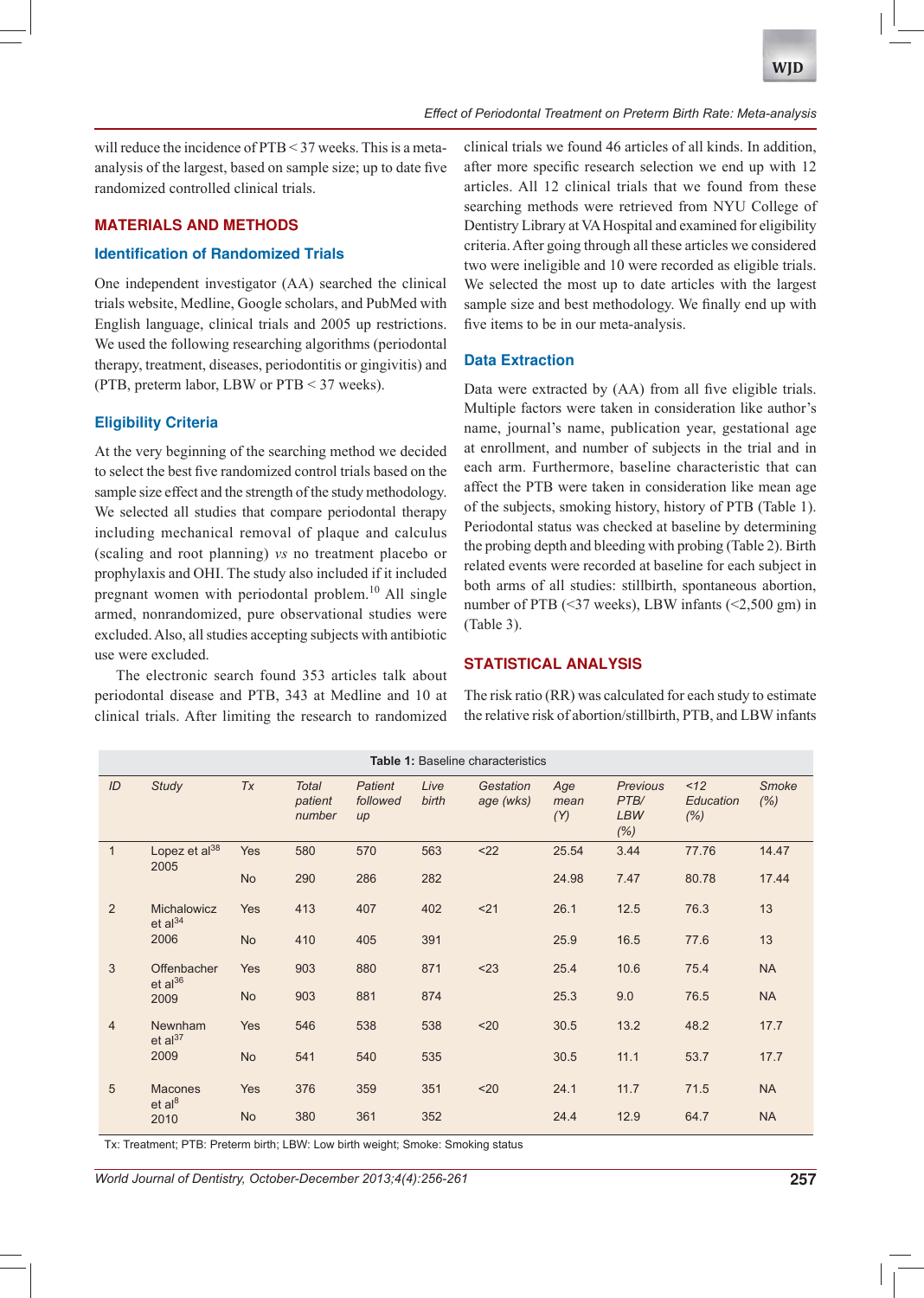| Table 2: Periodontal status baseline characteristics |                                              |            |                        |                                              |                               |                    |                   |
|------------------------------------------------------|----------------------------------------------|------------|------------------------|----------------------------------------------|-------------------------------|--------------------|-------------------|
| ID                                                   | <b>Study</b>                                 | <b>Tx</b>  | <b>Disease</b><br>type | Definition of<br>periodontal<br>disease      | <b>Natural</b><br>teeth $(N)$ | <b>BOP</b><br>(% ) | PD > 4 mm<br>(% ) |
| $\mathbf{1}$                                         | Lopez et al <sup>38</sup><br>2005            | <b>Yes</b> | Gingivitis             | $BOP > 25%$ of<br>sites with CAL<br>$> 2$ mm | 25                            | 55.09              | 9.24              |
|                                                      |                                              | <b>No</b>  |                        |                                              | 24.8                          | 51.42              | 12.23             |
| 2                                                    | Michalowicz<br>et al <sup>34</sup><br>2006   | Yes        | Mild-<br>moderate      | >4 teeth with<br>CAL > 2 mm                  | 26.7                          | 69.6               | 26.5              |
|                                                      |                                              | <b>No</b>  |                        | BOP > 35%<br>$PD > 4$ mm                     | 26.8                          | 69.0               | 24.8              |
| 3                                                    | Offenbacher<br>$et al^{36}$<br>2009          | Yes        | <b>Not</b>             | >3 teeth with                                | $>20$                         | 45.2               | 26.1              |
|                                                      |                                              | <b>No</b>  | specified              | CAL > 3 mm                                   | >20                           | 47.1               | 26.6              |
| $\overline{4}$                                       | Newnham<br>et al <sup>37</sup><br>2009       | Yes        | Moderate-              | $PD > 4$ mm at<br>12 sites                   | 28.8                          | 71.29              | 14.8              |
|                                                      |                                              | <b>No</b>  | severe                 |                                              | 28.7                          | 77.7               | 14.9              |
| 5                                                    | <b>Macones</b><br>et al <sup>8</sup><br>2010 | Yes        | Moderate-<br>severe    | >3 teeth with<br>CAL > 3 mm                  | <b>NA</b>                     | <b>NA</b>          | <b>NA</b>         |
|                                                      |                                              | <b>No</b>  |                        |                                              | <b>NA</b>                     | <b>NA</b>          | <b>NA</b>         |

Tx: Treatment; BOP: Bleeding on probing; PD: Probing depth

| Table 3: Pregnancy and periodontal-related parameters after treatment |                                         |            |                   |                                      |                   |                    |                    |
|-----------------------------------------------------------------------|-----------------------------------------|------------|-------------------|--------------------------------------|-------------------|--------------------|--------------------|
| ID                                                                    | <b>Study</b>                            | <b>Tx</b>  | <b>PTB</b><br>(N) | <b>Stillbirth</b><br>abortion<br>(N) | <b>LBW</b><br>(N) | <b>BOP</b><br>(% ) | PD > 4<br>$mm$ (%) |
| $\mathbf{1}$                                                          | Lopez<br>et al $^{38}$ 2005             | <b>Yes</b> | 18                | $\overline{7}$                       | $\overline{4}$    | 15.09              | 1.8                |
|                                                                       |                                         | <b>No</b>  | 17                | $\overline{4}$                       | 3                 | 56.6               | 14.5               |
| $\overline{2}$                                                        | Michalowicz<br>et al <sup>34</sup> 2006 | <b>Yes</b> | 44                | 5                                    | 40                | 3.8                | <b>NA</b>          |
|                                                                       |                                         | <b>No</b>  | 38                | 14                                   | 43                | 22.7               | <b>NA</b>          |
| 3                                                                     | Offenbacher<br>et al <sup>36</sup> 2009 | <b>Yes</b> | 104               | <b>NA</b>                            | 71                | 17.7               | 13.2               |
|                                                                       |                                         | <b>No</b>  | 118               | <b>NA</b>                            | 72                | 12.2               | 9.3                |
| $\overline{4}$                                                        | Newnham<br>et al <sup>37</sup> 2009     | <b>Yes</b> | 52                | $\mathbf{0}$                         | 52                | 28.7               | 3.3                |
|                                                                       |                                         | <b>No</b>  | 50                | $\overline{4}$                       | 39                | 70.2               | 13.8               |
| 5                                                                     | <b>Macones</b><br>et al $8$ 2010        | <b>Yes</b> | 58                | 8                                    | 49                | <b>NA</b>          | <b>NA</b>          |
|                                                                       |                                         | <b>No</b>  | 47                | 9                                    | 36                | <b>NA</b>          | <b>NA</b>          |

Tx: Treatment; PTB: Preterm birth; LBW: Low birth weight; BOP: Bleeding on probing; PD: Probing depth

among treatment group compared with control group. Analysis of abortion, stillbirth, PTB and LBW were based on all randomized subjects except for those who lost the follow-up. Statistical significant was defined as  $p < 0.05$ .

The  $\chi^2$  statistical test was used to test the homogeneity of the estimates of RR between studies. Analysis was performed to explain the possible source of heterogeneity between studies on the bases of some

baseline characteristics of the trials regarding potential risk factors for PTB and LBW infants.

Previous history of PTB and LBW was taken in consideration. We also, considered the level of education (<12 years) effects on the studies' population. We considered the severity of periodontal disease before randomization in each study and its effect and progression during the course of pregnancy. The data were analyzed using review manager 5 software.

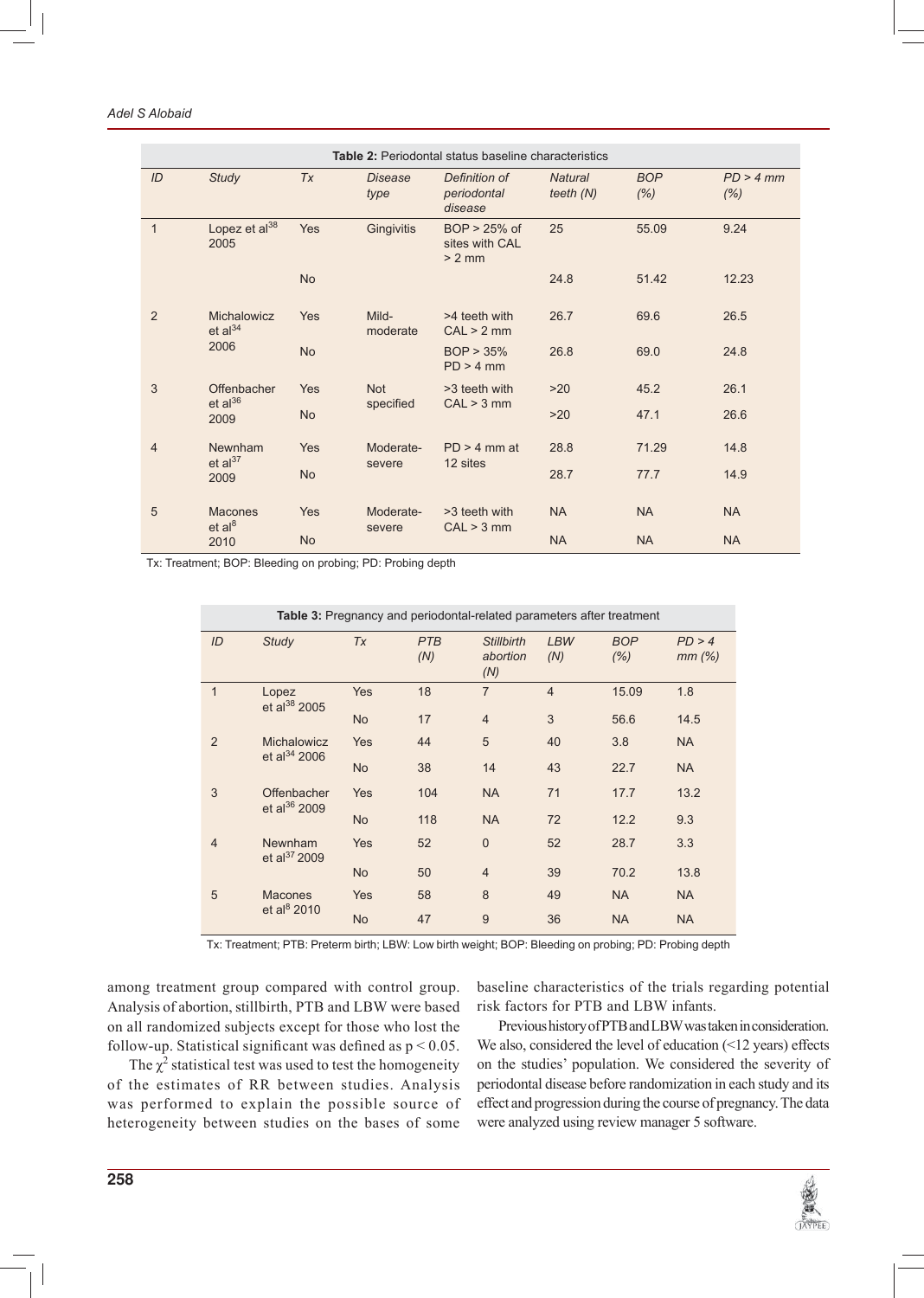## **RESULTS**

#### **Design and Quality of Characteristics**

Lopez et al<sup>38</sup> trial in 2005 was 2:1 ratio in favor of experimental group; however all other four trials<sup>8,34,36,37</sup> were in adequate random mode. All studies' primary outcome was the PTB incidence. Two studies $8,37$  estimated <35 weeks gestation as primary end point however three studies<sup>34,36,38</sup> estimated <37 weeks.

## **Outcome Measures**

There were 2,767 patients randomly assigned to treatment group in these trials. On the other hand, there were 2,592 subjects randomly assigned to control group as in (Table 1). We found reported PTB in all trials in both groups except for treatment group of Newham et al,  $37$  2010. Cumulatively,

there were 276 (9.98%) observed PTB in women received periodontal treatment during pregnancy. Three studies $8,34,36$ were multicenter studies whereas two studies $37,38$  were single center studies. On the other side, we cumulatively observed that 270 (10.42%) PTBs in women did not receive periodontal treatment during pregnancy. The number of PTBs was higher in treatment groups in four studies. 8,34,37,38 The reason for Lopez et al study<sup>38</sup> was because the randomization ratio of groups was 2:1 favoring treatment group. The number of PTB event was higher in control group in Offenbacher et al study.<sup>36</sup> Only Lopez et al study<sup>38</sup> showed statistically significant difference between groups favoring the treatment group whereas all other four<sup>8,34,36,37</sup> showed no difference regardless single or multicenter type. Metaanalysis regarding PTB incidence revealed no significant difference between compared groups. RR was 0.99 (95% CI:

| <b>Table 4: Studies outcome risk ratios</b> |                              |            |       |              |                |                                     |  |  |
|---------------------------------------------|------------------------------|------------|-------|--------------|----------------|-------------------------------------|--|--|
| ID                                          | <b>Study</b>                 | Tx         | Event | <b>Total</b> | Weight<br>(% ) | Risk ratio<br>M-H random<br>CI(95%) |  |  |
| $\mathbf{1}$                                | Lopez<br>$et al^{38}$        | Yes        | 12    | 560          | 11.1           | $0.32(0.16-0.65)$                   |  |  |
|                                             | 2005                         | <b>No</b>  | 19    | 283          |                |                                     |  |  |
| 2                                           | Michalowicz<br>et al $^{34}$ | <b>Yes</b> | 58    | 359          | 21.4           | $1.24(0.87 - 1.77)$                 |  |  |
|                                             | 2006                         | <b>No</b>  | 47    | 361          |                |                                     |  |  |
| 3                                           | Offenbacher<br>$et al^{36}$  | <b>Yes</b> | 118   | 903          | 25.6           | $1.13(0.89-1.45)$                   |  |  |
|                                             | 2009                         | <b>No</b>  | 104   | 903          |                |                                     |  |  |
| $\overline{4}$                              | Newnham<br>et al $^{37}$     | <b>Yes</b> | 52    | 538          | 20.9           | $1.04(0.72 - 1.51)$                 |  |  |
|                                             | 2009                         | <b>No</b>  | 50    | 540          |                |                                     |  |  |
| 5                                           | <b>Macones</b><br>et al $8$  | <b>Yes</b> | 49    | 407          | 21.0           | $1.17(0.81 - 1.89)$                 |  |  |
|                                             | 2010                         | <b>No</b>  | 52    | 405          |                |                                     |  |  |

Heterogeneity: 0.07; Chi: 12.33; df: 4; p: 0.02; I: 68; Total for overall effect (Z): 0.04 (p = 0.97)



**Graph 1:** Forest plot

*World Journal of Dentistry, October-December 2013;4(4):256-261* **259**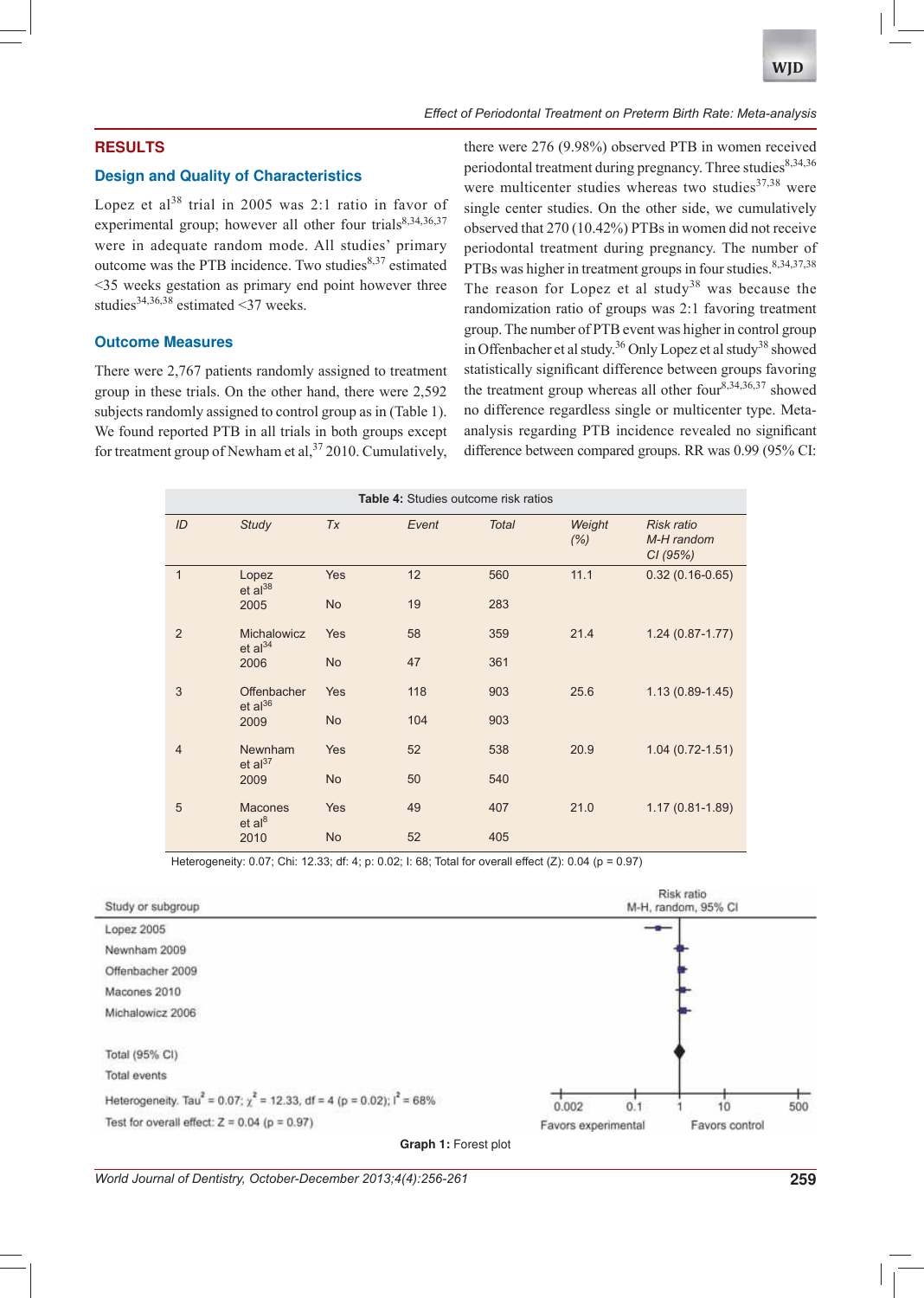## *Adel S Alobaid*



 $(0.74-1.33)$  (p = 0.97) with moderate heterogeneity 12.33. df =  $4 (P= 0.02) I<sup>2</sup>$  (variation in RR attributable to heterogeneity) = 68% (Table 4). It suggested that periodontal treatment, including scaling and root planning; during pregnancy did not reduce the incidence of PTB among pregnant women diagnosed with periodontal disease.

Forest plot showed the distribution of the selected studies and compared them together based on RR effect with left side favoring the experimental group (Graph 1). It showed no significant difference for total events weight. In addition, (Graph 2) funnel plot showed the distribution of all studies around the RR point with no significant difference.

LBW infants were reported in all five trials. A total of 216 (8.0 %) LBW infants were observed in periodontal treatment group. On the other hand, a total of 193 (7.5%) were seen in control groups. Studies<sup>34,36</sup> showed less LBW in control group when compared with other studies.<sup>8,37,38</sup> Regarding abortions and stillbirths, Offenbranch et al study<sup>36</sup> did not mention anything about it. However, all other four studies<sup>8,34,37,38</sup> had a total of 20 (1.1%) stillbirths in experimental groups and 31 (1.8%) stillbirths in control groups.

All studies, regarding periodontal treatment, showed a significant improvement in periodontal condition in treatment groups after delivery except for two. Offenbacher et al study<sup>36</sup> showed no difference. However, it showed slight improvement in control group whereas Macones et al study<sup>8</sup> did not mention anything about periodontal probing depth and bleeding index.

## **DISCUSSION**

Our findings came along with several meta-analyses and randomized clinical trials. It showed no statistically significant difference whether or not we performed periodontal treatment including routine scaling and root planning during pregnancy regarding the final results of pregnancy including PTB, LBW infants and abortion and stillbirths despite the rate of heterogeneity between studies.

The presence or absence of high risk factors is the most important in all studies. We considered previous history of PTB or LBW infants, level of education and smoking status of the mother during pregnancy as the most relevant risk factors in the study. These factors were related to the outcome of delivery more than the periodontal condition. After controlling these factors by randomization we found no significant effect of periodontal condition therefore, the hypothesis of relating periodontal infections to PTB and LBW seemed to be nonvalid.

History of previous PTB or LBW infants is strongly associated with a subsequent PTB.<sup>39</sup> Thus, the potential of experiencing a second PTB in this subgroup of women is higher than for general population and may be irrelevant from coexisting conditions, such as periodontal disease or smoking.<sup>40</sup>

Lopez et al, $38$  was different than other studies in this analysis. All subjects in Lopez et  $al<sup>38</sup>$  were restricted to gingivitis cases only however; other studies selected more advanced periodontal disease, which may be more valid. Also, Lopez et al<sup>38</sup> randomization was based on 2:1 ratio favoring experimental group. That added to moderate heterogeneity between studies and difficult compression and interpretation of the results.

## **CONCLUSION**

Since, the periodontal treatment did not influence the outcome of pregnancy regarding PTB and LBW infants and improved the postdelivery periodontal condition; it may be advisable to perform routine scaling and root planning for pregnant woman with no history of PTB. More studies are needed to insure accurate analysis.

#### **REFERENCES**

- 1. Goldenberg RL, Culhane JF, Iams JD, Romero R. Epidemiology and causes of preterm birth. Lancet 2008;371:75-84.
- 2. Martin JA, Hamilton BE, Sutton PD, Ventura SJ, Menacker F, Kirmeyer S, et al. Births: final data for 2005. Natl Vital Stat Rep 2007;56:1-103.
- 3. Jeffcoat MK, Geurs NC, Reddy MS, Goldenberg RL, Hauth JC. Current evidence regarding periodontal disease as a risk factor in preterm birth. Ann Periodontol 2001;6:183-188.
- 4. Goepfert AR, Jeffcoat MK, Andrews WW, Faye-Petersen O, Cliver SP, Goldenberg RL, Hauth JC. Periodontal disease and upper genital tract inflammation in early spontaneous preterm birth. Obstet Gynecol 2004;104:777-783.
- 5. Jeffcoat MK, Geurs NC, Reddy MS, Cliver SP, Goldenberg RL, Hauth JC. Periodontal infection and preterm birth: results of a prospective study. J Am Dent Assoc 2001;132:875-880.
- 6. Offenbacher S, Katz V, Fertik G, Collins J, Boyd D, Maynor G, McKaig R, Beck J. Periodontal infection as a possible risk factor for preterm low birth weight. J Periodontol 1996;67 (10 Suppl):1103-1113.